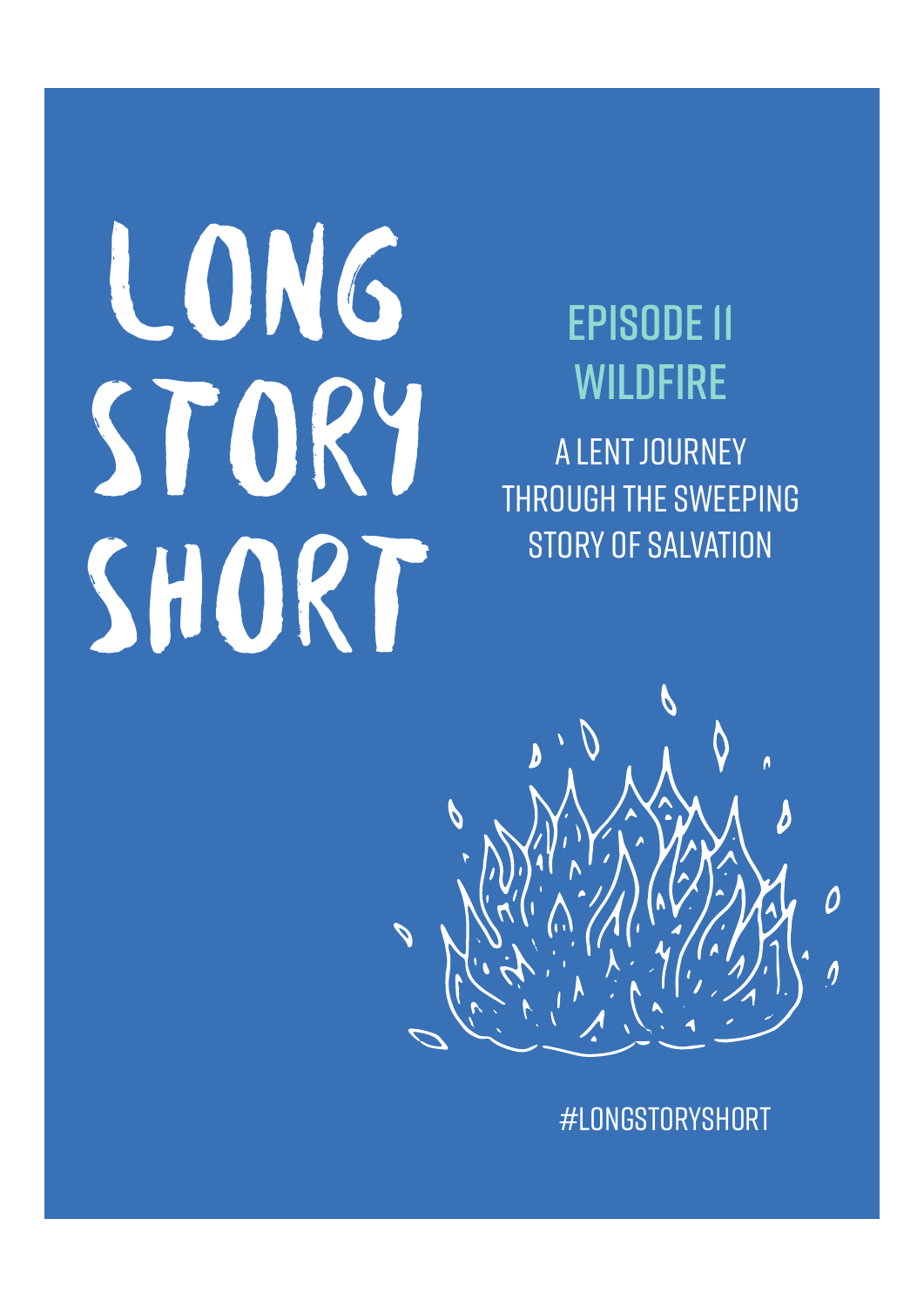## **INTRODUCTION**

*Jesus has caused a real stir in Israel. He speaks with authority, with miracles and healings. As the rumour begins to circulate that, perhaps, he is God's long awaited Messiah, it is all over before it began. He is arrested and executed, his followers scattered.*

*What if this is it? The end of the story?*

#### Sunday

Very early on Sunday morning the women went to the tomb, taking the spices they had prepared. They found that the stone had been rolled away from the entrance. So they went in, but they didn't find the body of the Lord Jesus. As they stood there puzzled, two men suddenly appeared to them, clothed in dazzling robes.

The women were terrified and bowed with their faces to the ground. Then the men asked, "Why are you looking among the dead for someone who is alive? He isn't here! He is risen from the dead! Remember what he told you back in Galilee, that the Son of Man must be betrayed into the hands of sinful men and be crucified, and that he would rise again on the third day."

Then they remembered that he had said this. So they rushed back from the tomb to tell his eleven disciples—and everyone else—what had happened. It was Mary Magdalene, Joanna, Mary the mother of James, and several other women who told the apostles what had happened. But the story sounded like nonsense to the men, so they didn't believe it. However, Peter jumped up and ran to the tomb to look. Stooping, he peered in and saw the empty linen wrappings; then he went home again, wondering what had happened. Luke 24:1-12

That Sunday evening the disciples were meeting behind locked doors because they were afraid of the Jewish leaders. Suddenly, Jesus was standing there among them! "Peace be with you," he said. As he spoke, he showed them the wounds in his hands and his side. They were filled with joy when they saw the Lord! Again he said, "Peace be with you. As the Father has sent me, so I am sending you."

John 20:19-21



Later, Jesus appeared again to the disciples beside the Sea of Galilee. This is how it happened. Several of the disciples were there—Simon Peter, Thomas, Nathanael from Cana in Galilee, the sons of Zebedee, and two other disciples.

**…**

Simon Peter said, "I'm going fishing." "We'll come, too," they all said. So they went out in the boat, but they caught nothing all night.

At dawn Jesus was standing on the beach, but the disciples couldn't see who he was. He called out, "Friends, have you caught any fish?" "No," they replied.

Then he said, "Throw out your net on the right-hand side of the boat, and you'll get some!" So they did, and they couldn't haul in the net because there were so many fish in it.

Then the disciple Jesus loved said to Peter, "It's the Lord!" When Simon Peter heard that it was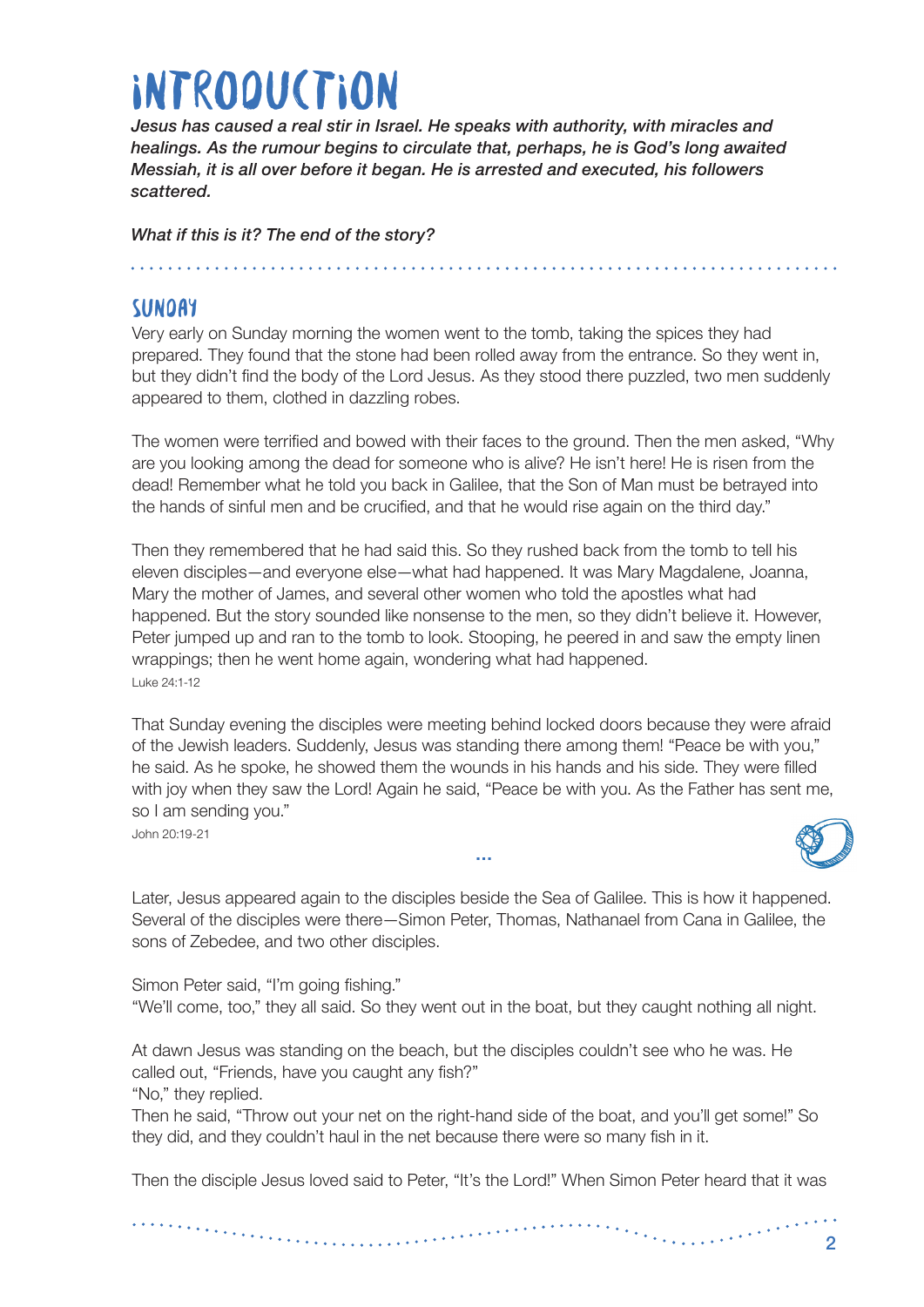the Lord, he put on his tunic, jumped into the water, and headed to shore. The others stayed with the boat and pulled the loaded net to the shore, for they were only about ninety metres from shore. When they got there, they saw that a charcoal fire was burning and fish were frying over it, and there was bread.

"Now come and have some breakfast!" Jesus said. John 21:1-9,12



During the forty days after his crucifixion, Jesus appeared to the apostles from time to time, and he proved to them in many ways that he was actually alive. And he talked to them about the Kingdom of God.

**…**

When the apostles were with Jesus, they kept asking him, "Lord, has the time come for you to free Israel and restore our kingdom?"

He replied, "The Father alone has the authority to set those dates and times, and they are not for you to know. But you will receive power when the Holy Spirit comes upon you. And you will be my witnesses, telling people about me everywhere – in Jerusalem, throughout Judea, in Samaria, and to the ends of the earth."

It was not long after he said this that he was taken up into the sky while they were watching, and he disappeared into a cloud. As they strained to see him, two white-robed men suddenly stood among them. "Men of Galilee," they said, "why are you standing here staring at the sky? Jesus has been taken from you into heaven. And someday, just as you saw him go, he will return!"

The apostles were at the Mount of Olives when this happened, so they walked the kilometre back to Jerusalem. Then they went to the upstairs room of the house where they were staying. Acts 1:3,6-11,12-13

**…**

### The spirit

They all met together continually for prayer, along with Mary the mother of Jesus, several other women, and the brothers of Jesus. Acts 1:14

On the day of Pentecost, seven weeks after Jesus' resurrection, the believers were meeting together in one place. Suddenly, there was a sound from heaven like the roaring of a mighty windstorm in the skies above them, and it filled the house where they were meeting. Then, what looked like flames or tongues of fire appeared and settled on each of them. And everyone present was filled with the Holy Spirit and began speaking in other languages, as the Holy Spirit gave them this ability.

Godly Jews from many nations were living in Jerusalem at that time. When they heard this sound, they came running to see what it was all about, and they were bewildered to hear their own languages being spoken by the believers.

They were beside themselves with wonder. "How can this be?" they exclaimed. "These people are all from Galilee, and yet we hear them speaking the languages of the lands where we were born! … We all hear these people speaking in our own languages about the wonderful things God has done!" They stood there amazed and perplexed. "What can this mean?" they asked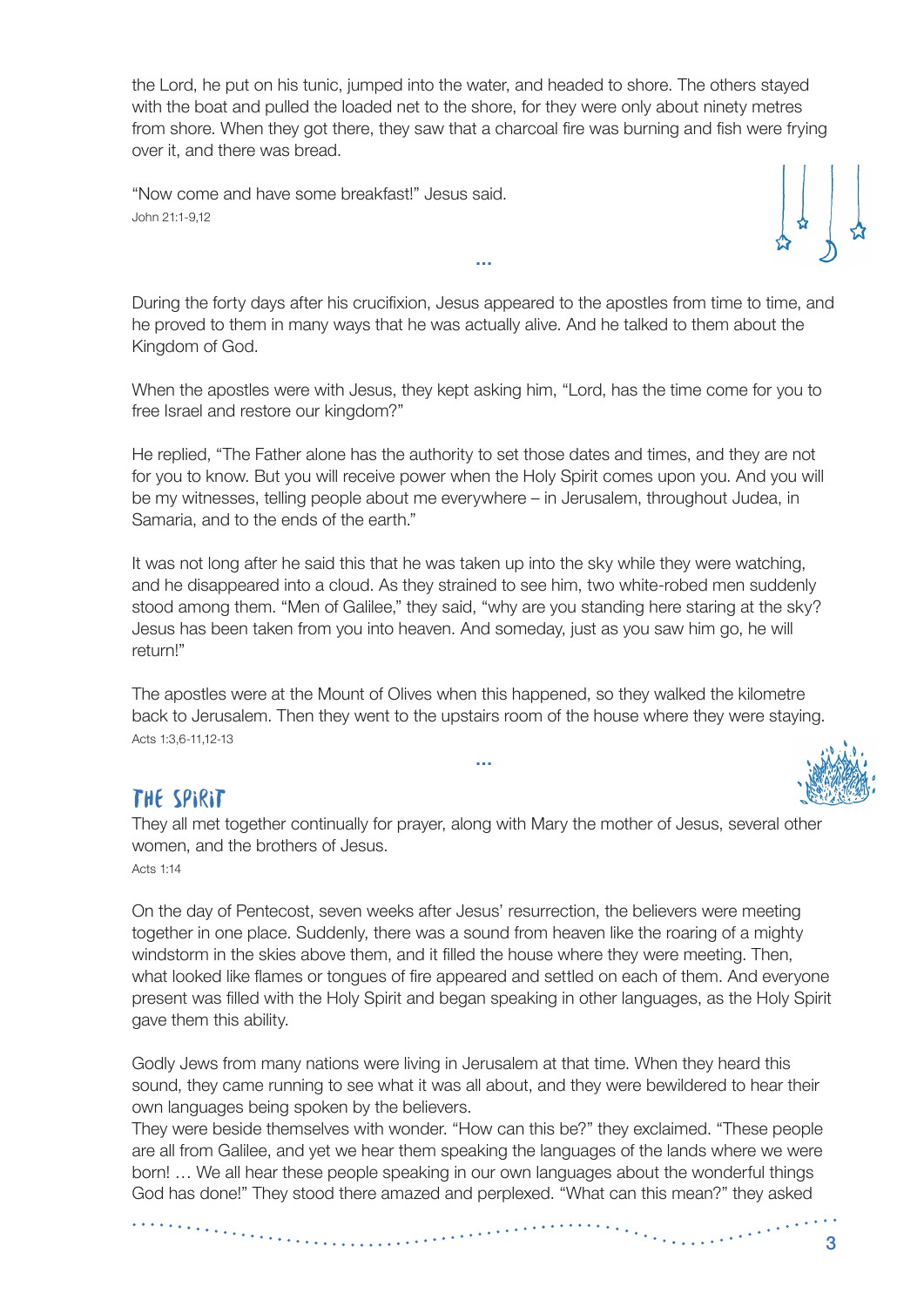each other. But others in the crowd were mocking. "They're drunk, that's all!" they said.

Then Peter stepped forward with the eleven other apostles and shouted to the crowd, "Listen carefully, all of you, fellow Jews and residents of Jerusalem! Make no mistake about this. Some of you are saying these people are drunk. It isn't true! It's much too early for that. People don't get drunk by nine o'clock in the morning. No, what you see this morning was predicted centuries ago by the prophet Joel:

#### In the last days, God said,

"I will pour out my Spirit upon all people. Your sons and daughters will prophesy, your young men will see visions, and your old men will dream dreams. In those days I will pour out my Spirit upon all my servants, men and women alike, and they will prophesy." Acts 2:1-8,11-18

**…**

"People of Israel, listen! God publicly endorsed Jesus of Nazareth by doing wonderful miracles, wonders, and signs through him, as you well know. But you followed God's prearranged plan. With the help of lawless Gentiles, you nailed him to the cross and murdered him. However, God released him from the horrors of death and raised him back to life again, for death could not keep him in its grip.

"Now he sits on the throne of highest honor in heaven, at God's right hand. And the Father, as he had promised, gave him the Holy Spirit to pour out upon us, just as you see and hear today."

"So let it be clearly known by everyone in Israel that God has made this Jesus whom you crucified to be both Lord and Messiah!"

Peter's words convicted them deeply, and they said to him and to the other apostles, "Brothers, what should we do?"

Peter replied, "Each of you must turn from your sins and turn to God, and be baptized in the name of Jesus Christ for the forgiveness of your sins. Then you will receive the gift of the Holy Spirit. This promise is to you and to your children, and even to the Gentiles – all who have been called by the Lord our God." Then Peter continued preaching for a long time, strongly urging all his listeners, "Save yourselves from this generation that has gone astray!" Acts 2:22-24,33,36-40

**…**

### Building a movement

Those who believed what Peter said were baptised and added to the church – about three thousand in all. They joined with the other believers and devoted themselves to the apostles' teaching and fellowship, sharing in the Lord's Supper and in prayer.

A deep sense of awe came over them all, and the apostles performed many miraculous signs and wonders. And all the believers met together constantly and shared everything they had. They sold their possessions and shared the proceeds with those in need. They worshiped together at the Temple each day, met in homes for the Lord's Supper, and shared their meals with great joy and generosity – all the while praising God and enjoying the goodwill of all the people. And each day the Lord added to their group those who were being saved. Acts 2:41-47

Peter and John went to the Temple one afternoon to take part in the three o'clock prayer service. As they approached the Temple, a man lame from birth was being carried in. Each day he was put beside the Temple gate, the one called the Beautiful Gate, so he could beg from the

**…**